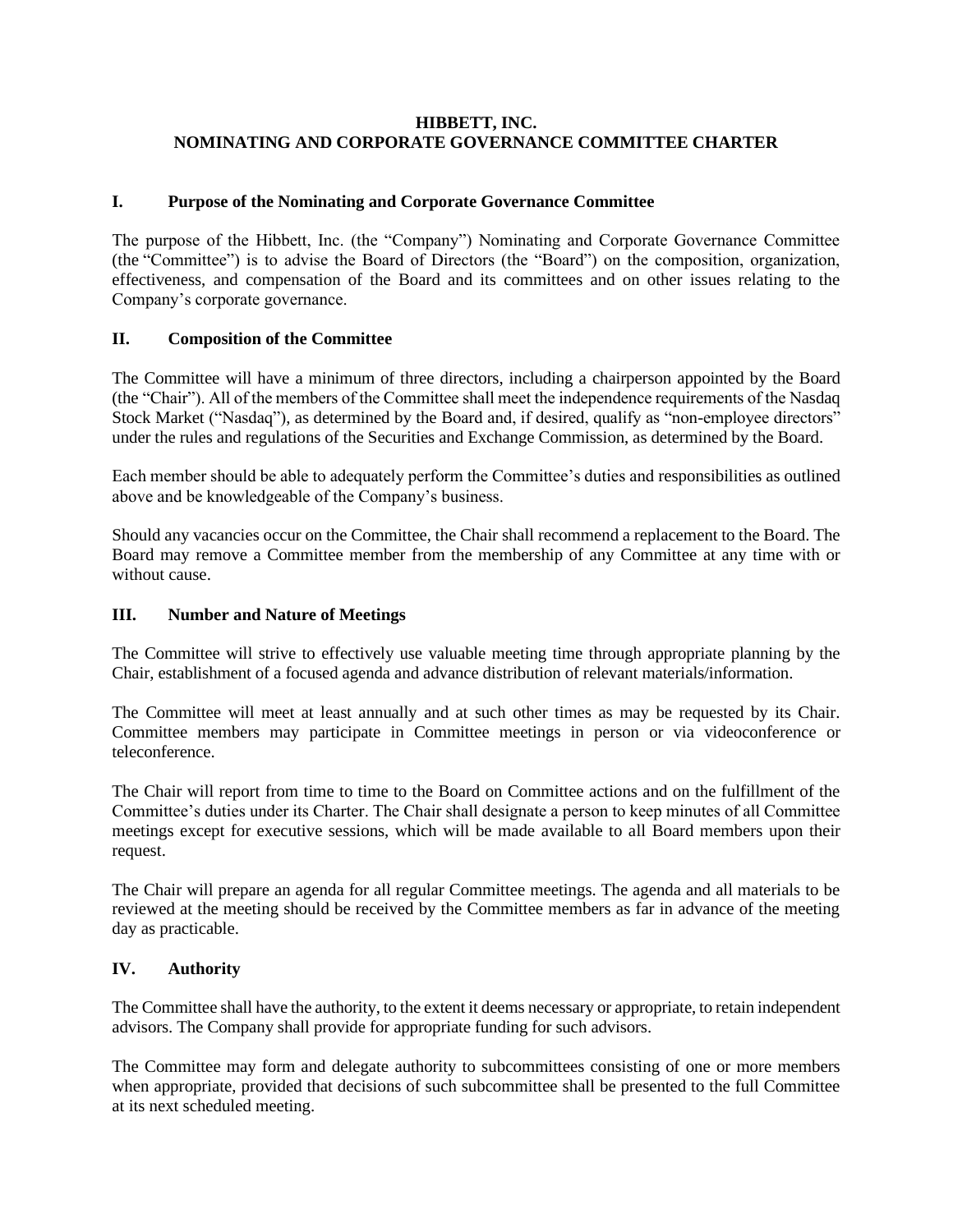The Committee shall make regular reports to the Board. The Committee shall review and reassess the adequacy of this Charter annually and recommend any proposed changes to the Board for approval. The Committee shall annually review the Committee's own performance.

# **V. Duties & Responsibilities**

In furtherance of the Committee's purposes, and in addition to any other responsibilities which may be assigned by the Board from time to time hereunder, the Committee shall have the following duties and responsibilities:

### A. *Director Nominations*

- establish criteria for the selection of directors;
- identify individuals qualified to become Board members, and consider candidates properly recommended by the Company's stockholders;
- recommend to the Board selected nominees to stand for election at meetings of the stockholders or to be appointed by the Board to fill vacancies;
- make recommendations regarding procedures for the nomination process;

# B. *Board and Committee Effectiveness*

- conduct an annual performance self-evaluation of the corporate governance and nominating functions of the Committee;
- establish criteria and processes for, and lead the Board in, the Board's annual performance selfevaluation;
- conduct biannual reviews of each of the directors on the Board;
- review requests of any executive officer or director to serve on the board of directors of any other publicly-traded company;

### C. *Board Structure and Director Compensation*

- review and make recommendations to the Board with respect to, the size, structure, composition, independence, processes and practices of the Board and its standing committees;
- make recommendations to the Board regarding the number of standing and temporary committees and the duties and responsibilities of those committees;
- recommend committee assignments to the Board, including rotation or reassignment of any chair or committee member;
- make recommendations regarding policies for compensation (including equity) and equity ownership guidelines for Board members who are not employees, in line with the Company's overall strategies for risk management;
- make recommendations to the Board and provide committee-level oversight with respect to director compensation and equity-based and other compensation plans in which directors may participate, and establish criteria for the granting of equity-based awards to the Company's non-employee directors and review and approve the granting of such awards in accordance with such criteria:
- establish and review guidelines for reimbursing directors for expenses, including travel costs of attending Board and committee meetings;